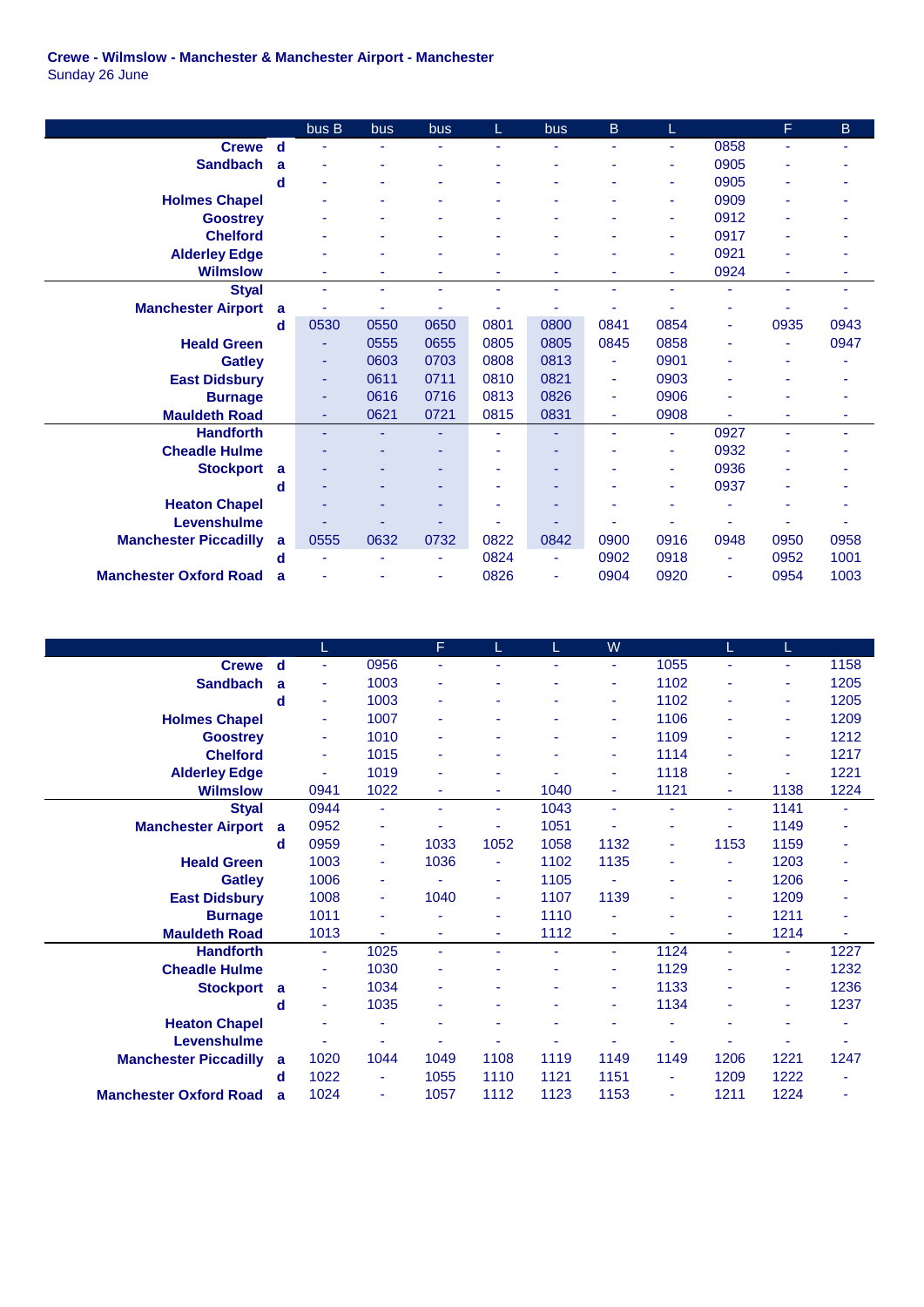|                               |   | F    | L    | F    |                | $\sf{B}$ | L              | L    | W    | B    |      |
|-------------------------------|---|------|------|------|----------------|----------|----------------|------|------|------|------|
| Crewe d                       |   |      |      |      | 1257           | ÷        | ٠              |      |      |      |      |
| <b>Sandbach</b>               | a |      | ۰    | ٠    | 1304           | ÷        | ٠              |      |      |      |      |
|                               | d |      |      | ٠    | 1304           | ۰        | ٠              |      |      |      |      |
| <b>Holmes Chapel</b>          |   |      |      | ٠    | 1308           | ۰        | ٠              |      |      |      |      |
| <b>Goostrey</b>               |   |      | ۰    | ٠    | 1311           | ä,       | ۰              |      |      |      |      |
| <b>Chelford</b>               |   |      |      | ٠    | 1316           |          |                |      |      |      |      |
| <b>Alderley Edge</b>          |   |      |      |      | 1320           |          | ۰              |      |      |      |      |
| <b>Wilmslow</b>               |   | ٠    | 1238 | ÷    | 1323           | ä,       | $\blacksquare$ | 1338 |      | ٠    |      |
| <b>Styal</b>                  |   | ٠    | 1241 | ÷.   | ä,             | ٠        | ٠              | 1341 | ÷    | ٠    | ٠    |
| <b>Manchester Airport</b>     | a | ٠    | 1249 |      | ٠              |          | $\blacksquare$ | 1349 |      | ۰    |      |
|                               | d | 1242 | 1259 | 1330 | ٠              | 1345     | 1353           | 1359 | 1430 | 1445 | 1453 |
| <b>Heald Green</b>            |   | 1246 | 1303 | 1334 | $\blacksquare$ | 1349     | Ξ              | 1403 | 1434 | 1449 |      |
| <b>Gatley</b>                 |   | ٠    | 1306 |      |                |          | ٠              | 1406 |      |      |      |
| <b>East Didsbury</b>          |   | 1250 | 1308 | 1338 |                |          | $\blacksquare$ | 1408 | 1438 |      |      |
| <b>Burnage</b>                |   | ÷    | 1311 |      |                | ۰        | ä,             | 1411 |      |      |      |
| <b>Mauldeth Road</b>          |   | Ξ    | 1313 | ٠    | ÷,             | ٠        | ٠              | 1413 | ٠    | ٠    | ۰    |
| <b>Handforth</b>              |   | ä,   | ۰    | ÷.   | 1326           | ÷        | ÷              | ٠    |      | ٠    | ٠    |
| <b>Cheadle Hulme</b>          |   |      | ٠    | ٠    | 1331           | ٠        | ٠              | ٠    |      |      |      |
| <b>Stockport</b>              | a |      |      |      | 1335           |          |                |      |      |      |      |
|                               | d |      |      | ٠    | 1336           | ٠        |                |      |      |      |      |
| <b>Heaton Chapel</b>          |   |      | ۰    |      | ä,             | ۰        | ٠              |      |      |      |      |
| Levenshulme                   |   |      |      |      | ٠              |          |                |      |      |      |      |
| <b>Manchester Piccadilly</b>  | a | 1259 | 1321 | 1347 | 1347           | 1359     | 1406           | 1420 | 1447 | 1459 | 1506 |
|                               | d | 1301 | 1322 | 1348 | ٠              | 1401     | 1408           | 1422 | 1448 | 1501 | 1507 |
| <b>Manchester Oxford Road</b> | a | 1303 | 1324 | 1350 | $\blacksquare$ | 1403     | 1410           | 1424 | 1450 | 1503 | 1509 |

|                               |   |      |      | F              | B    |      |                |      | B    | L    |      |
|-------------------------------|---|------|------|----------------|------|------|----------------|------|------|------|------|
| <b>Crewe</b>                  | d | ٠    | 1456 | ÷              | ٠    | ۰    | ٠              | 1556 | ۰    |      | ٠    |
| <b>Sandbach</b>               | a | ٠    | 1503 |                |      |      | ٠              | 1603 | ä,   |      |      |
|                               | d | ٠    | 1503 |                |      |      |                | 1603 | ٠    |      |      |
| <b>Holmes Chapel</b>          |   | ٠    | 1507 |                |      |      | ٠              | 1607 |      |      |      |
| <b>Goostrey</b>               |   | ٠    | 1510 |                |      |      | ۰              | 1610 |      |      |      |
| <b>Chelford</b>               |   | ٠    | 1515 |                |      |      | ٠              | 1615 |      |      |      |
| <b>Alderley Edge</b>          |   | ٠    | 1519 |                |      |      |                | 1619 |      |      |      |
| <b>Wilmslow</b>               |   | 1439 | 1522 | ٠              | ۰    | ٠    | 1538           | 1622 | ۰    | ٠    | 1638 |
| <b>Styal</b>                  |   | 1442 | ٠    |                | ÷.   | ٠    | 1541           | ٠    |      | ٠    | 1641 |
| <b>Manchester Airport</b>     | a | 1450 | ٠    |                |      |      | 1549           | ۰    |      |      | 1649 |
|                               | d | 1500 | ٠    | 1530           | 1545 | 1553 | 1559           | ٠    | 1645 | 1653 | 1659 |
| <b>Heald Green</b>            |   | 1504 | ٠    | 1534           | 1549 |      | 1603           | ٠    | 1649 | ٠    | 1703 |
| <b>Gatley</b>                 |   | 1507 | ÷    |                |      | ٠    | 1606           | ٠    |      | ٠    | 1706 |
| <b>East Didsbury</b>          |   | 1509 | ٠    | 1538           | ä,   | ٠    | 1609           | ٠    |      | ٠    | 1709 |
| <b>Burnage</b>                |   | 1512 | ÷    |                | ٠    | ٠    | 1611           | ٠    | ۰    | ٠    | 1711 |
| <b>Mauldeth Road</b>          |   | 1514 | ۰    |                |      | ۰    | 1614           | ۰    |      | ٠    | 1714 |
| <b>Handforth</b>              |   | ٠    | 1525 | $\blacksquare$ |      | ٠    | $\blacksquare$ | 1625 | ä,   |      | ۰    |
| <b>Cheadle Hulme</b>          |   | ٠    | 1530 |                |      |      | $\blacksquare$ | 1630 |      |      |      |
| <b>Stockport</b>              | a | ٠    | 1534 |                |      |      | ٠              | 1634 |      |      |      |
|                               | d | ٠    | 1535 |                |      |      | ٠              | 1635 | ä,   | ۰    |      |
| <b>Heaton Chapel</b>          |   | ۰    | ٠    |                |      |      |                | ۰    |      |      |      |
| Levenshulme                   |   |      | ۰    |                |      |      |                | ٠    |      |      |      |
| <b>Manchester Piccadilly</b>  | a | 1521 | 1545 | 1547           | 1600 | 1606 | 1621           | 1645 | 1659 | 1706 | 1721 |
|                               | d | 1523 | ٠    | 1548           | 1601 | 1607 | 1622           | ٠    | 1701 | 1707 | 1722 |
| <b>Manchester Oxford Road</b> | a | 1525 | ۰    | 1550           | 1603 | 1609 | 1624           | ٠    | 1703 | 1709 | 1724 |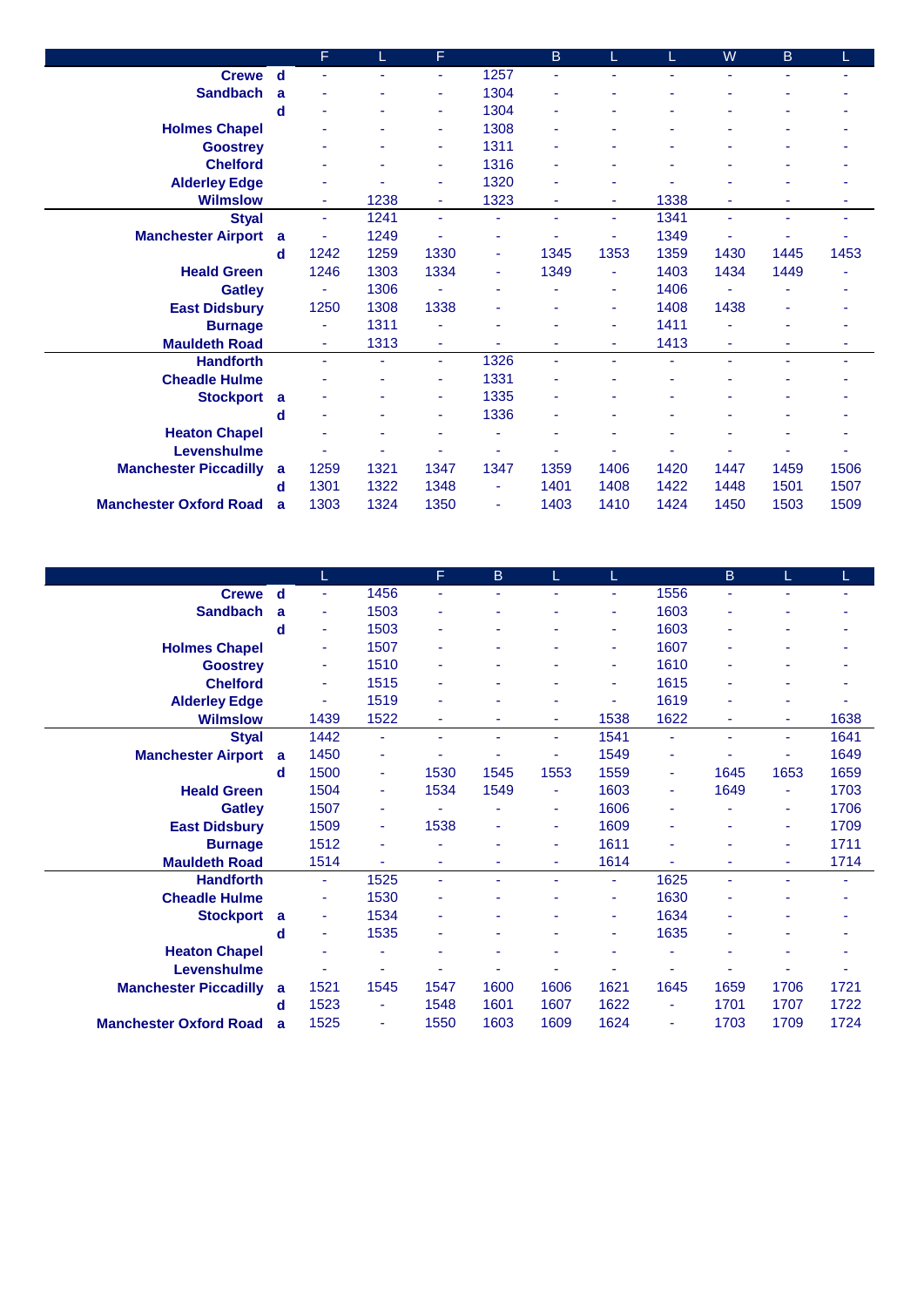|                               |   | W              | B.   |      |                |      | F              | B.                       | L    |                | F    |
|-------------------------------|---|----------------|------|------|----------------|------|----------------|--------------------------|------|----------------|------|
| Crewe d                       |   | ٠              |      | ٠    | ÷              | 1756 |                | ٠                        | ٠    | 1856           | ٠    |
| <b>Sandbach</b>               | a |                |      |      | ۰              | 1803 |                |                          |      | 1903           |      |
|                               | d |                |      |      | ÷              | 1803 |                | ٠                        | ٠    | 1903           |      |
| <b>Holmes Chapel</b>          |   |                |      | ۰    | ٠              | 1807 |                | ٠                        | ٠    | 1907           | ٠    |
| <b>Goostrey</b>               |   |                |      |      | $\blacksquare$ | 1810 |                | ۰                        | ٠    | 1910           | ۰    |
| <b>Chelford</b>               |   |                | ٠    | ۰    | ٠              | 1815 |                | $\overline{\phantom{a}}$ | ۰    | 1915           | ٠    |
| <b>Alderley Edge</b>          |   |                |      |      |                | 1819 |                | ٠                        |      | 1919           |      |
| <b>Wilmslow</b>               |   |                |      | ٠    | 1738           | 1822 |                | ٠                        | 1838 | 1922           | ۰    |
| <b>Styal</b>                  |   | $\blacksquare$ | ÷    | ٠    | 1741           | ٠    | $\blacksquare$ | ٠                        | 1841 | ä,             | ٠    |
| <b>Manchester Airport</b>     | a |                |      | ٠    | 1749           | ٠    |                | ٠                        | 1849 | $\blacksquare$ |      |
|                               | d | 1730           | 1745 | 1753 | 1759           | ٠    | 1830           | 1845                     | 1859 | $\blacksquare$ | 1930 |
| <b>Heald Green</b>            |   | 1734           | 1749 | ۰    | 1803           | ٠    | 1834           | 1849                     | 1903 | ٠              | 1934 |
| <b>Gatley</b>                 |   |                |      | ٠    | 1806           | ٠    |                | ٠                        | 1906 | ٠              |      |
| <b>East Didsbury</b>          |   | 1738           |      | ۰    | 1809           | ٠    | 1838           | ٠                        | 1909 | ٠              | 1937 |
| <b>Burnage</b>                |   |                | ٠    | ٠    | 1811           | ٠    |                | ٠                        | 1911 | ٠              |      |
| <b>Mauldeth Road</b>          |   | $\blacksquare$ | ٠    | ٠    | 1814           | ٠    | ٠              | ٠                        | 1914 | ÷.             | ٠    |
| <b>Handforth</b>              |   | $\blacksquare$ | ٠    | ÷    | ÷              | 1825 | $\blacksquare$ | ÷                        | ٠    | 1925           | ÷    |
| <b>Cheadle Hulme</b>          |   |                |      | ٠    | ٠              | 1830 |                | ٠                        | ٠    | 1930           | ٠    |
| <b>Stockport</b>              | a |                |      |      | ä,             | 1834 |                |                          |      | 1934           |      |
|                               | d |                |      |      | ۰              | 1835 |                |                          | ٠    | 1935           |      |
| <b>Heaton Chapel</b>          |   |                |      | ٠    | ٠              | ٠    |                | ٠                        |      | ٠              | ٠    |
| Levenshulme                   |   |                |      |      |                |      |                |                          |      |                |      |
| <b>Manchester Piccadilly</b>  | a | 1747           | 1759 | 1806 | 1821           | 1845 | 1847           | 1900                     | 1921 | 1944           | 1946 |
|                               | d | 1748           | 1801 | 1807 | 1822           | ٠    | 1848           | 1901                     | 1922 | ٠              | 1948 |
| <b>Manchester Oxford Road</b> | a | 1750           | 1803 | 1809 | 1824           | ٠    | 1850           | 1903                     | 1924 | $\blacksquare$ | 1950 |

|                               |   | B              | L    |      | B.             |                          |      | B    | T                        |      | $\mathsf B$ |
|-------------------------------|---|----------------|------|------|----------------|--------------------------|------|------|--------------------------|------|-------------|
| <b>Crewe</b>                  | d | $\blacksquare$ | ä    | ٠    | ٠              | ٠                        | 2055 | ٠    | $\blacksquare$           | 2155 | ٠           |
| <b>Sandbach</b>               | a |                | ۳    |      |                |                          | 2102 | ۰    | ٠                        | 2202 |             |
|                               | d |                | ÷    |      |                |                          | 2102 | ٠    | ٠                        | 2202 |             |
| <b>Holmes Chapel</b>          |   | ۰              |      |      |                |                          | 2106 | ۰    | $\overline{\phantom{a}}$ | 2206 |             |
| <b>Goostrey</b>               |   |                | ۰    |      |                |                          | 2109 | ٠    | ٠                        | 2209 |             |
| <b>Chelford</b>               |   | ۰              | ۰    |      |                | ٠                        | 2114 | ٠    | ٠                        | 2214 |             |
| <b>Alderley Edge</b>          |   |                | ۰    |      |                | ٠                        | 2118 | ٠    |                          | 2218 |             |
| <b>Wilmslow</b>               |   | ٠              | ٠    | 1938 | ٠              | 2038                     | 2121 | ٠    | 2144                     | 2221 | ۰           |
| <b>Styal</b>                  |   | ٠              | ٠    | 1941 | ÷.             | 2041                     | ٠    | ٠    | 2147                     | ÷.   |             |
| <b>Manchester Airport</b>     | a |                | ۰    | 1949 |                | 2050                     | ٠    | ۰    | 2155                     |      |             |
|                               | d | 1945           | 1953 | 1959 | 2045           | 2100                     | ٠    | 2145 | 2159                     | ٠    | 2246        |
| <b>Heald Green</b>            |   | 1949           | ä,   | 2003 | 2049           | 2104                     | ٠    | 2149 | 2203                     | ٠    | 2250        |
| <b>Gatley</b>                 |   | ٠              | ٠    | 2006 | $\blacksquare$ | 2107                     | ٠    | ٠    | 2206                     |      |             |
| <b>East Didsbury</b>          |   | ۰              | ۰    | 2009 | ÷              | 2110                     | ٠    | ٠    | 2208                     |      |             |
| <b>Burnage</b>                |   | ٠              | ٠    | 2011 | ٠              |                          |      | ۰    |                          |      |             |
| <b>Mauldeth Road</b>          |   | ٠              | ۰    | 2014 | ٠              | ۰                        |      | ٠    | ٠                        |      |             |
| <b>Handforth</b>              |   | ٠              | ä    |      |                | ٠                        | 2124 | ۰    | ٠                        | 2224 |             |
| <b>Cheadle Hulme</b>          |   |                |      |      |                |                          | 2129 | ٠    | $\overline{\phantom{a}}$ | 2229 |             |
| <b>Stockport</b>              | a | ۰              | ۰    |      |                | $\overline{\phantom{a}}$ | 2133 | ۰    | ٠                        | 2233 |             |
|                               | d | ٠              | ۰    |      |                | ٠                        | 2134 | ٠    | ٠                        | 2234 |             |
| <b>Heaton Chapel</b>          |   |                | ۰    |      |                |                          |      | ۰    | ٠                        | 2237 |             |
| Levenshulme                   |   |                |      |      |                |                          |      |      | ٠                        | 2240 | ٠           |
| <b>Manchester Piccadilly</b>  | a | 2000           | 2006 | 2021 | 2100           | 2119                     | 2143 | 2159 | 2218                     | 2247 | 2301        |
|                               | d | 2001           | 2007 | 2022 | 2102           | 2120                     | ۰    | 2201 | 2219                     |      | 2302        |
| <b>Manchester Oxford Road</b> | a | 2003           | 2009 | 2024 | 2104           | 2122                     | ۰    | 2203 | 2221                     |      | 2304        |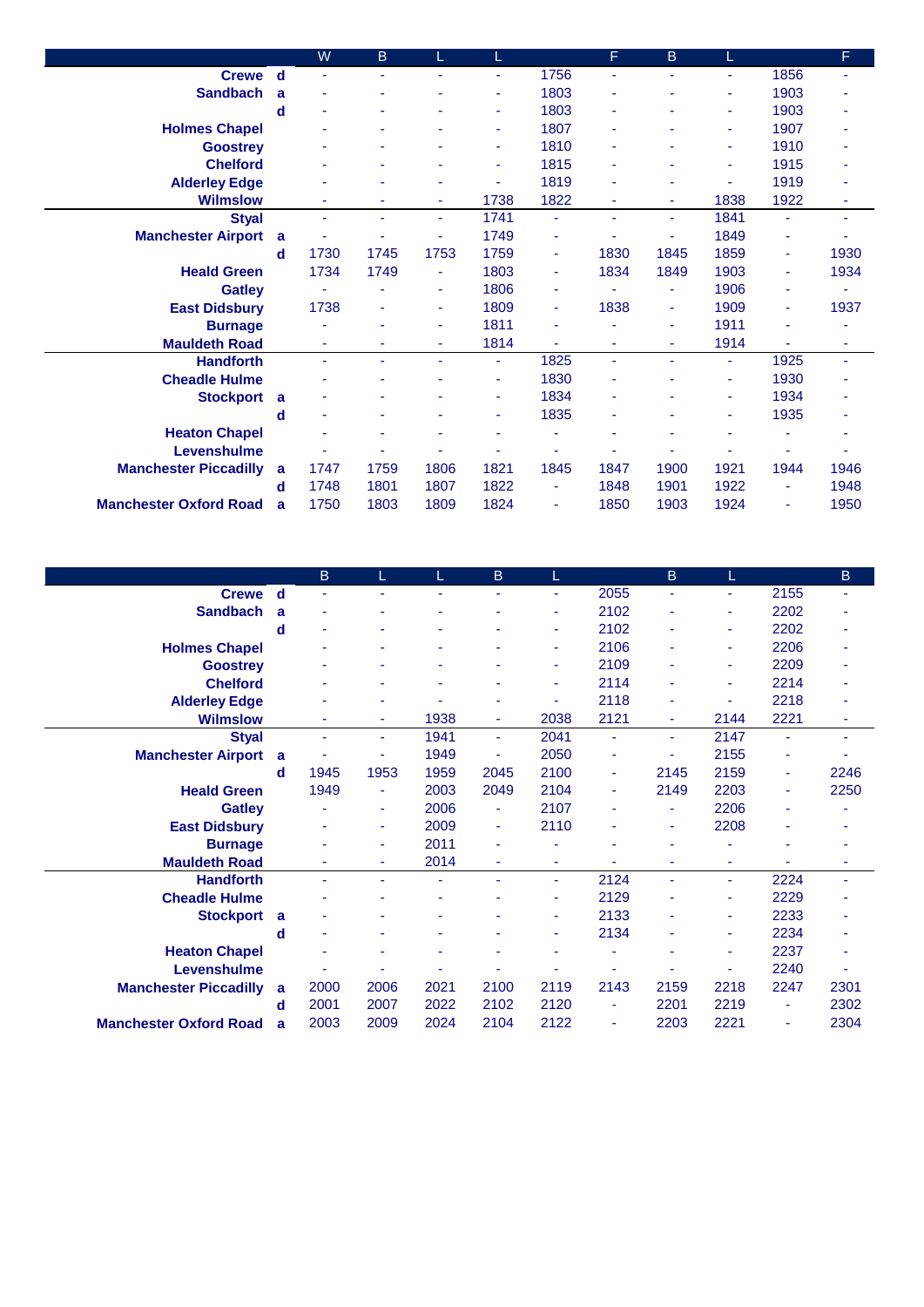|                               |   |      | Г    |
|-------------------------------|---|------|------|
| <b>Crewe</b>                  | d |      |      |
| <b>Sandbach</b>               | a |      |      |
|                               | d |      |      |
| <b>Holmes Chapel</b>          |   |      |      |
| <b>Goostrey</b>               |   |      |      |
| <b>Chelford</b>               |   |      |      |
| <b>Alderley Edge</b>          |   |      |      |
| <b>Wilmslow</b>               |   |      | 2251 |
| <b>Styal</b>                  |   |      | 2254 |
| <b>Manchester Airport</b>     | a |      | 2302 |
|                               | d | 2252 | 2308 |
| <b>Heald Green</b>            |   |      | 2313 |
| <b>Gatley</b>                 |   |      | 2316 |
| <b>East Didsbury</b>          |   | 2258 | 2318 |
| <b>Burnage</b>                |   |      | 2321 |
| <b>Mauldeth Road</b>          |   |      | 2323 |
| <b>Handforth</b>              |   |      |      |
| <b>Cheadle Hulme</b>          |   |      |      |
| <b>Stockport</b>              | a |      |      |
|                               | d |      |      |
| <b>Heaton Chapel</b>          |   |      |      |
| Levenshulme                   |   |      |      |
| <b>Manchester Piccadilly</b>  | a | 2306 | 2330 |
|                               | d | 2311 | 2335 |
| <b>Manchester Oxford Road</b> | a | 2313 | 2337 |

B To Blackpool North.

F To Barrow-in-Furness.

L To Liverpool Lime Street.

W To Windermere.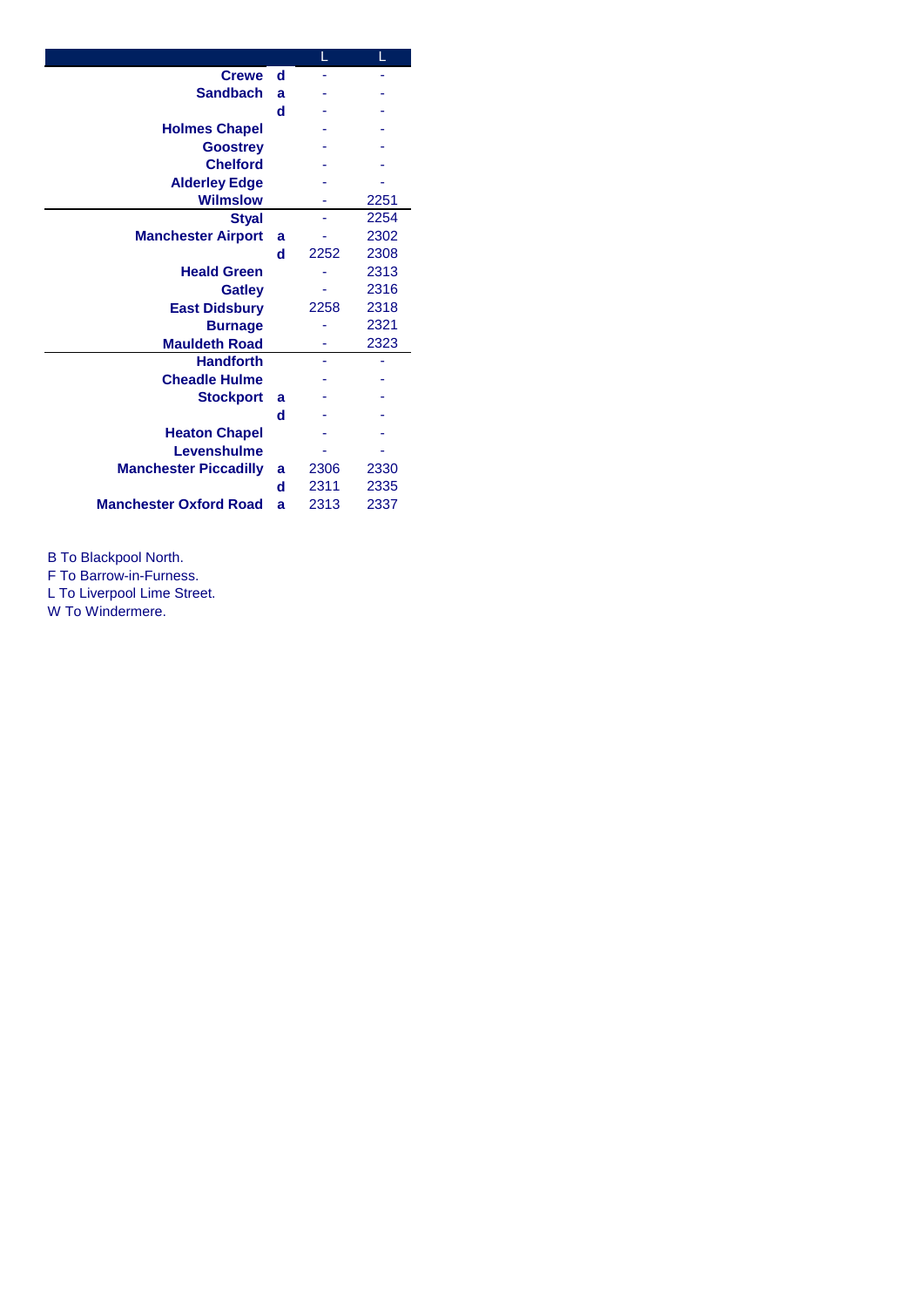## **Manchester - Wilmslow - Crewe, and Manchester - Manchester Airport** Sunday 26 June

|                               |   | bus   | bus  | bus  | bus   | bus  |      |                |      |      |      |
|-------------------------------|---|-------|------|------|-------|------|------|----------------|------|------|------|
| <b>Manchester Oxford Road</b> | d | ä,    | ä,   | ٠    | ٠     | ٠    |      |                |      |      |      |
| <b>Manchester Piccadilly</b>  | a | ٠     | ÷    |      |       | ٠    |      |                |      |      |      |
|                               | d | 05u00 | 0525 | 0620 | 07u00 | 0720 | 0729 | 0735           | 0809 | 0830 | 0856 |
| Levenshulme                   |   |       |      |      |       |      |      |                |      | ٠    | 0901 |
| <b>Heaton Chapel</b>          |   |       |      |      |       |      |      |                |      | ۰    | 0904 |
| <b>Stockport</b>              | a |       |      |      |       | ۰    |      | ٠              | 0817 | ٠    | 0908 |
|                               | d |       |      |      |       | ۰    |      | ٠              | 0821 | ٠    | 0908 |
| <b>Cheadle Hulme</b>          |   |       |      |      |       | ٠    |      | ٠              | 0825 | ٠    | 0913 |
| <b>Handforth</b>              |   | ٠     | ٠    |      | ٠     | ٠    | ä,   | $\sim$         | 0829 | ÷    | 0917 |
| <b>Mauldeth Road</b>          |   | ٠     | 0536 | 0631 | ÷.    | 0731 | ÷    | 0742           | ٠    | ٠    | ۰    |
| <b>Burnage</b>                |   | ٠     | 0541 | 0636 | ٠     | 0736 | ä,   | 0744           |      |      |      |
| <b>East Didsbury</b>          |   | ٠     | 0547 | 0642 | ٠     | 0742 | ۰    | 0747           | ۰    | 0840 |      |
| <b>Gatley</b>                 |   | ٠     | 0552 | 0647 | ٠     | 0747 | ÷    | 0749           | ٠    | 0842 |      |
| <b>Heald Green</b>            |   | ۳     | 0600 | 0655 | ٠     | 0755 |      | 0752           | ٠    | 0846 |      |
| <b>Manchester Airport</b>     | a | 0525  | 0605 | 0700 | 0725  | 0800 | 0745 | 0757           | ۰    | 0851 |      |
|                               | d | ٠     |      |      |       | ٠    |      |                |      | 0858 | ä,   |
| <b>Styal</b>                  |   | ٠     | ٠    | ٠    | ٠     | ٠    | ۳    | ٠              |      | 0902 | ä,   |
| <b>Wilmslow</b>               |   | ٠     |      |      |       | ٠    | ٠    | $\blacksquare$ | 0832 | 0906 | 0920 |
| <b>Alderley Edge</b>          |   |       |      |      |       |      |      |                | 0835 | ٠    | 0923 |
| <b>Chelford</b>               |   | ٠     |      |      |       |      |      |                |      | ٠    | 0927 |
| <b>Goostrey</b>               |   |       |      |      |       |      |      |                |      | ٠    | 0931 |
| <b>Holmes Chapel</b>          |   | ٠     |      |      |       | ۰    | ٠    | ٠              |      | ٠    | 0934 |
| <b>Sandbach</b>               | a |       |      |      |       |      |      | ٠              | 0846 | ٠    | 0939 |
|                               | d | ä,    |      |      |       |      |      | ٠              | 0846 | ٠    | 0939 |
| <b>Crewe</b>                  | a |       |      |      |       |      |      |                | 0854 | ٠    | 0947 |

| <b>Manchester Oxford Road</b> | $\mathbf d$ | 0909 | 0913 | $\blacksquare$ | 0958 | 1009 | 1028 | 1054 | ٠    | 1108   | 1127 |
|-------------------------------|-------------|------|------|----------------|------|------|------|------|------|--------|------|
| <b>Manchester Piccadilly</b>  | a           | 0911 | 0915 | $\blacksquare$ | 1001 | 1011 | 1030 | 1056 | ä,   | 1111   | 1130 |
|                               | d           | 0913 | 0917 | 0954           | 1007 | 1016 | 1040 | 1105 | 1108 | 1122   | 1133 |
| Levenshulme                   |             | ٠    | ٠    |                |      |      |      | ۰    |      |        | ٠    |
| <b>Heaton Chapel</b>          |             |      | ۰    |                | ٠    |      |      | ۰    |      |        |      |
| <b>Stockport</b>              | a           | ۰    | ٠    | 1003           |      |      |      | ٠    | 1117 |        |      |
|                               | d           | ٠    | ٠    | 1006           |      |      |      | ٠    | 1118 |        |      |
| <b>Cheadle Hulme</b>          |             |      | ÷    | 1012           |      |      |      | ٠    | 1122 |        |      |
| <b>Handforth</b>              |             | ٠    | ÷    | 1016           |      |      |      | ٠    | 1126 |        |      |
| <b>Mauldeth Road</b>          |             | ÷    | 0924 | $\bar{a}$      | ÷    | ٠    | 1047 | ٠    | ٠    | ÷      | 1140 |
| <b>Burnage</b>                |             | ٠    | 0926 | ٠              |      | ٠    | 1049 | ä,   | ۰    | ٠      | 1142 |
| <b>East Didsbury</b>          |             | ٠    | 0929 | $\blacksquare$ | 1014 | ٠    | 1052 | 1113 | ۰    | ٠      | 1145 |
| <b>Gatley</b>                 |             | ٠    | 0932 | ٠              |      | ٠    | 1054 | ۰    | ۰    | ٠      | 1147 |
| <b>Heald Green</b>            |             | ٠    | 0935 | $\blacksquare$ | 1019 | ٠    | 1057 | 1117 | ۰    | $\sim$ | 1150 |
| <b>Manchester Airport</b>     | a           | 0928 | 0940 | $\blacksquare$ | 1023 | 1030 | 1102 | 1121 | ٠    | 1136   | 1155 |
|                               | d           |      | 0949 |                |      |      | 1113 | ä,   |      | ٠      | 1203 |
| <b>Styal</b>                  |             | ٠    | 0953 | ٠              | ۰    | ۰    | 1117 | ٠    |      | ۰      | 1207 |
| <b>Wilmslow</b>               |             | ٠    | 0957 | 1019           | ٠    | ٠    | 1121 | ٠    | 1129 | ٠      | 1211 |
| <b>Alderley Edge</b>          |             |      | ÷    | 1022           |      |      |      | ٠    | 1132 |        |      |
| <b>Chelford</b>               |             | ۰    | ٠    | 1026           | ۰    |      |      | ۰    |      |        |      |
| <b>Goostrey</b>               |             | ٠    | ٠    | 1031           | ۰    |      |      | ٠    |      |        |      |
| <b>Holmes Chapel</b>          |             |      | ٠    | 1034           | ٠    |      |      | ٠    | 1140 |        |      |
| <b>Sandbach</b>               | a           | ۰    | ٠    | 1038           | ٠    |      |      | ٠    | 1145 |        |      |
|                               | d           | ۰    | ٠    | 1039           | ۰    |      |      | ٠    | 1145 |        |      |
| <b>Crewe</b>                  | a           | ä,   | ٠    | 1047           |      |      |      | ٠    | 1153 |        |      |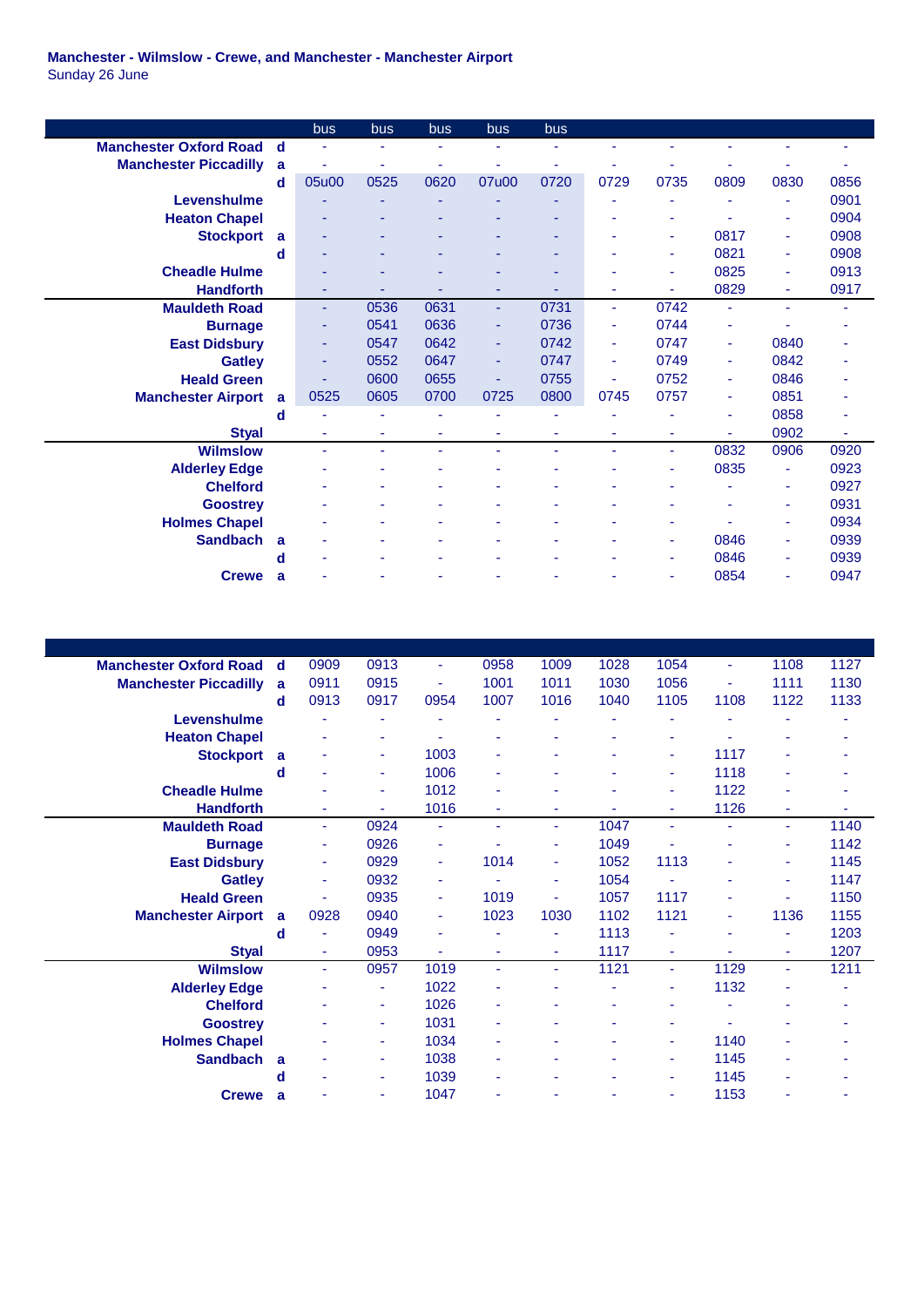| <b>Manchester Oxford Road</b> | d | ٠    | 1154 | 1225 | 1254           | ٠    | 1307 | 1313           | 1327 | 1352   | ٠    |
|-------------------------------|---|------|------|------|----------------|------|------|----------------|------|--------|------|
| <b>Manchester Piccadilly</b>  | a | ÷    | 1156 | 1228 | 1256           | ٠    | 1309 | 1316           | 1329 | 1354   |      |
|                               | d | 1158 | 1204 | 1229 | 1300           | 1308 | 1314 | 1318           | 1331 | 1401   | 1405 |
| Levenshulme                   |   | 1204 | ÷    | ÷    |                |      |      |                |      | ٠      | 1411 |
| <b>Heaton Chapel</b>          |   | 1207 | ٠    | ÷    | ٠              | ä,   | ä,   | ä,             | ٠    | $\sim$ | 1414 |
| <b>Stockport</b>              | a | 1210 | ٠    | ۰    | $\sim$         | 1317 | ٠    | ٠              |      | ٠      | 1417 |
|                               | d | 1211 | ٠    |      | ٠              | 1318 |      |                |      | ٠      | 1418 |
| <b>Cheadle Hulme</b>          |   | 1215 | ۰    | ٠    | ٠              | 1322 |      |                |      | ٠      | 1422 |
| <b>Handforth</b>              |   | 1219 | ٠    | ۰    | ٠              | 1326 | ۰    |                |      |        | 1426 |
| <b>Mauldeth Road</b>          |   | ÷.   | ٠    | 1237 | $\sim$         | ٠    | ÷    | ٠              | 1337 | $\sim$ | ٠    |
| <b>Burnage</b>                |   |      | ٠    | 1239 | ٠              | ٠    |      | ÷              | 1339 |        |      |
| <b>East Didsbury</b>          |   | ٠    | ٠    | 1242 | 1307           | ٠    | ٠    | ٠              | 1342 | 1408   |      |
| <b>Gatley</b>                 |   | ۰    | ۰    | 1244 | $\blacksquare$ | ٠    |      | ä,             | 1344 | $\sim$ |      |
| <b>Heald Green</b>            |   | ٠    | 1216 | 1247 | 1312           | ٠    | ä,   | 1328           | 1347 | 1412   |      |
| <b>Manchester Airport</b>     | a | ٠    | 1220 | 1252 | 1317           | ٠    | 1328 | 1332           | 1352 | 1417   |      |
|                               | d | ۰    | ٠    | 1302 | ٠              | ٠    | ۰    | ä,             | 1402 |        | ٠    |
| <b>Styal</b>                  |   |      | ٠    | 1306 | ٠              | ٠    | ٠    | $\blacksquare$ | 1406 | $\sim$ | ٠    |
| <b>Wilmslow</b>               |   | 1222 | ٠    | 1310 | $\sim$         | 1329 | ÷    | ÷              | 1410 | $\sim$ | 1429 |
| <b>Alderley Edge</b>          |   | 1225 | ٠    | ۰    | ٠              | 1332 |      | ٠              |      | ٠      | 1432 |
| <b>Chelford</b>               |   | 1229 | ٠    | ۰    | ٠              | 1336 | ٠    | ٠              |      | ٠      | 1436 |
| <b>Goostrey</b>               |   | 1234 | ٠    |      | ٠              | 1340 | ٠    |                |      | ٠      | 1440 |
| <b>Holmes Chapel</b>          |   | 1237 | ٠    | ٠    | ٠              | 1343 | ä,   | ٠              |      | $\sim$ | 1443 |
| <b>Sandbach</b>               | a | 1241 | ٠    | ٠    | ٠              | 1348 | ٠    |                |      | ٠      | 1448 |
|                               | d | 1241 | ٠    |      | ٠              | 1348 | ä,   |                |      | $\sim$ | 1448 |
| <b>Crewe</b>                  | a | 1249 |      |      | ٠              | 1400 |      |                |      | $\sim$ | 1500 |
|                               |   |      |      |      |                |      |      |                |      |        |      |

| <b>Manchester Oxford Road</b> | $\mathbf d$ | 1408 | 1412           | 1428 | 1453 | 1508 | 1513           | 1526 | $\blacksquare$ | 1609 | 1613 |
|-------------------------------|-------------|------|----------------|------|------|------|----------------|------|----------------|------|------|
| <b>Manchester Piccadilly</b>  | a           | 1411 | 1415           | 1430 | 1456 | 1510 | 1515           | 1529 | ٠              | 1611 | 1615 |
|                               | d           | 1413 | 1417           | 1432 | 1500 | 1513 | 1517           | 1530 | 1605           | 1613 | 1617 |
| Levenshulme                   |             |      |                |      |      |      |                | ٠    | 1611           |      |      |
| <b>Heaton Chapel</b>          |             | ۰    | ٠              |      |      |      |                | ٠    | 1614           | ٠    |      |
| <b>Stockport</b>              | a           | ۰    | ٠              |      |      |      |                | ٠    | 1617           | ٠    |      |
|                               | d           | ٠    | ٠              |      |      |      |                | ٠    | 1618           | ۰    |      |
| <b>Cheadle Hulme</b>          |             |      | ٠              |      |      |      |                | ٠    | 1622           |      |      |
| <b>Handforth</b>              |             | ٠    | ٠              | ٠    | ۰    | ٠    | ٠              | ٠    | 1626           | ٠    | ٠    |
| <b>Mauldeth Road</b>          |             | ÷    | $\blacksquare$ | 1438 | ÷    | ٠    | ÷              | 1536 | $\blacksquare$ | ÷.   | ٠    |
| <b>Burnage</b>                |             |      | ۰              | 1441 | ٠    |      | ÷              | 1539 |                |      |      |
| <b>East Didsbury</b>          |             | ۰    | ٠              | 1443 | 1509 |      | ۰              | 1541 |                |      |      |
| <b>Gatley</b>                 |             | ۰    | ÷              | 1446 | ٠    |      | ٠              | 1544 |                |      |      |
| <b>Heald Green</b>            |             | ۰    | 1427           | 1449 | 1513 |      | 1527           | 1547 | ٠              | ٠    | 1627 |
| <b>Manchester Airport</b>     | a           | 1427 | 1431           | 1454 | 1518 | 1527 | 1531           | 1552 | ÷              | 1627 | 1631 |
|                               | d           | ٠    | ٠              | 1503 | ٠    |      | $\blacksquare$ | 1602 | ٠              |      | ٠    |
| <b>Styal</b>                  |             | ٠    | ٠              | 1507 | ÷    | ٠    | $\sim$         | 1606 | $\blacksquare$ | ٠    | ٠    |
| <b>Wilmslow</b>               |             | ÷    | ٠              | 1511 | ÷.   | ٠    | $\blacksquare$ | 1610 | 1629           | ÷.   | ٠    |
| <b>Alderley Edge</b>          |             | ۰    | ٠              | ٠    |      |      | ۰              | ٠    | 1632           | ۰    |      |
| <b>Chelford</b>               |             |      | ٠              |      |      |      |                | ٠    | 1636           |      |      |
| <b>Goostrey</b>               |             |      |                |      |      |      |                | ٠    | 1640           |      |      |
| <b>Holmes Chapel</b>          |             |      | ۰              |      |      |      |                | ٠    | 1643           |      |      |
| <b>Sandbach</b>               | a           |      | ۰              |      |      |      |                | ٠    | 1648           |      |      |
|                               | d           |      | ٠              |      |      |      |                | ٠    | 1648           |      |      |
| <b>Crewe</b>                  | a           |      | ۰              |      |      |      |                | ٠    | 1700           |      |      |
|                               |             |      |                |      |      |      |                |      |                |      |      |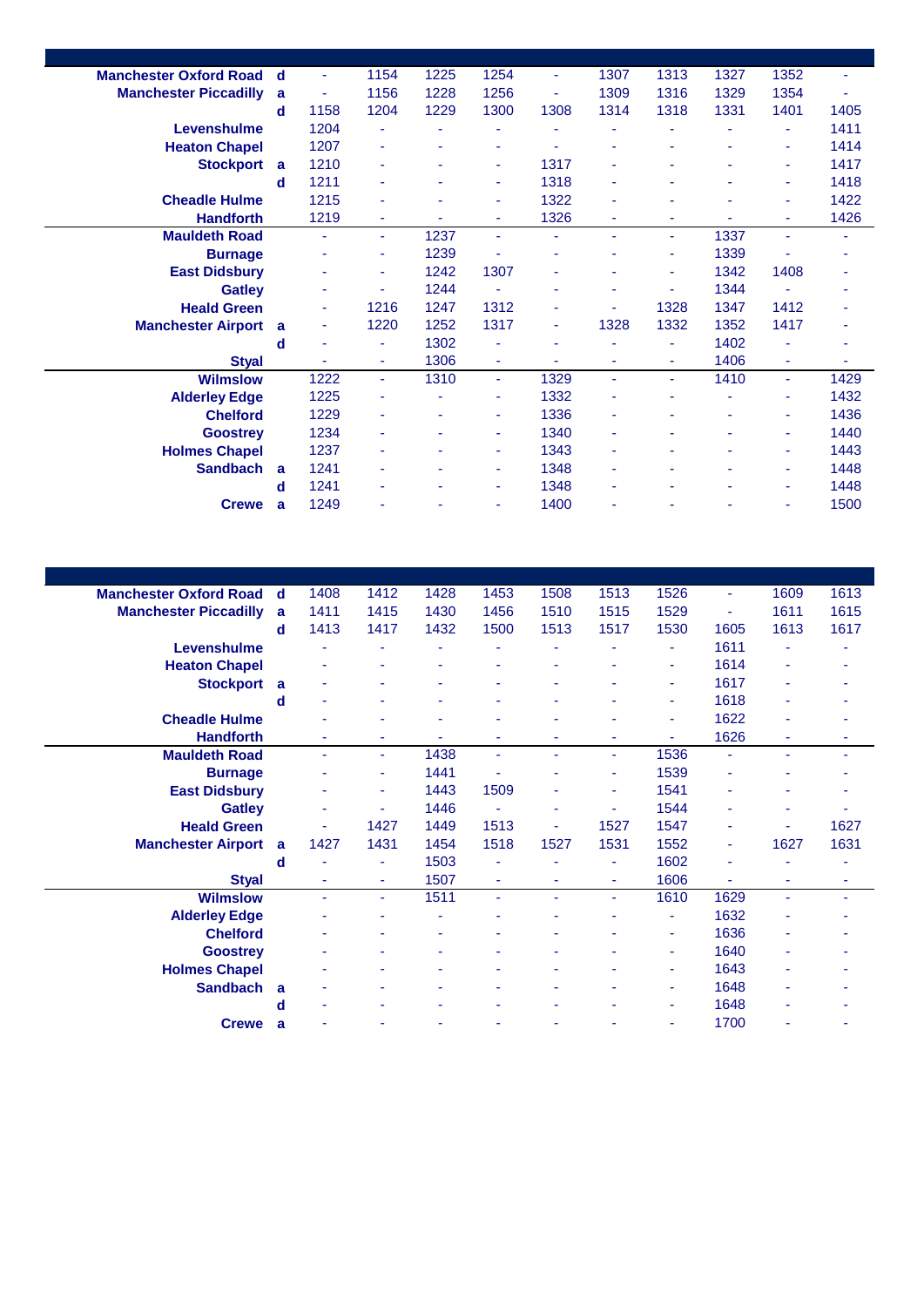| <b>Manchester Oxford Road</b> | d | 1626 | 1659 | ٠    | 1709 | 1713 | 1726 | 1753 | 1809 | 1813 | 1826 |
|-------------------------------|---|------|------|------|------|------|------|------|------|------|------|
| <b>Manchester Piccadilly</b>  | a | 1629 | 1701 | Ξ    | 1711 | 1715 | 1729 | 1755 | 1811 | 1815 | 1829 |
|                               | d | 1630 | 1703 | 1708 | 1713 | 1717 | 1730 | 1803 | 1813 | 1817 | 1830 |
| Levenshulme                   |   |      |      |      |      |      |      |      |      |      |      |
| <b>Heaton Chapel</b>          |   |      | ٠    | ۰    | ۰    | ۰    | ä,   | ٠    |      |      |      |
| <b>Stockport</b>              | a |      | ٠    | 1717 | ٠    | ٠    | ٠    |      |      |      |      |
|                               | d |      | ٠    | 1718 |      |      |      |      |      |      |      |
| <b>Cheadle Hulme</b>          |   |      | ٠    | 1723 | ۰    |      |      |      |      |      |      |
| <b>Handforth</b>              |   |      | ٠    | 1727 | ٠    | ۰    |      |      |      |      |      |
| <b>Mauldeth Road</b>          |   | 1636 | ٠    | ÷.   | ٠    | ٠    | 1736 | ٠    | ÷.   | ÷    | 1837 |
| <b>Burnage</b>                |   | 1639 |      |      |      | ٠    | 1739 |      |      |      | 1839 |
| <b>East Didsbury</b>          |   | 1641 | 1710 | ۰    | ۰    | ٠    | 1741 | 1810 |      | ٠    | 1842 |
| <b>Gatley</b>                 |   | 1644 |      |      | ۰    | ٠    | 1744 | ÷    |      | ÷    | 1844 |
| <b>Heald Green</b>            |   | 1647 | 1714 | ٠    | ٠    | 1727 | 1747 | 1814 | ٠    | 1827 | 1847 |
| <b>Manchester Airport</b>     | a | 1652 | 1718 | ٠    | 1727 | 1731 | 1752 | 1818 | 1827 | 1831 | 1852 |
|                               | d | 1702 | ٠    | ٠    | ۰    | ٠    | 1802 | ٠    | ٠    | ٠    | 1902 |
| <b>Styal</b>                  |   | 1706 | ٠    | ۰    | ٠    | ٠    | 1806 | ٠    | ٠    | ٠    | 1906 |
| <b>Wilmslow</b>               |   | 1710 | ÷    | 1730 | ٠    | ٠    | 1810 | ÷    |      | ÷    | 1910 |
| <b>Alderley Edge</b>          |   |      | ٠    | 1733 | ۰    |      |      |      |      |      |      |
| <b>Chelford</b>               |   |      | ۰    | 1737 | ۰    |      |      |      |      |      |      |
| <b>Goostrey</b>               |   |      | ٠    | 1742 | ۰    |      | ٠    |      |      |      |      |
| <b>Holmes Chapel</b>          |   |      | ٠    | 1745 | ٠    |      |      |      |      |      |      |
| <b>Sandbach</b>               | a |      | ٠    | 1749 | ٠    | ٠    |      |      |      |      |      |
|                               | d |      | ٠    | 1750 | ٠    |      |      |      |      |      |      |
| <b>Crewe</b>                  | a |      | ٠    | 1800 | ۰    |      |      |      |      |      |      |
|                               |   |      |      |      |      |      |      |      |      |      |      |

| <b>Manchester Oxford Road</b> | $\mathbf d$ | 1858 | ٠    | 1909 | 1913   | 1926 | ÷    | 2009 | 2013                     | 2026 | 2054                     |
|-------------------------------|-------------|------|------|------|--------|------|------|------|--------------------------|------|--------------------------|
| <b>Manchester Piccadilly</b>  | a           | 1900 | ä,   | 1911 | 1915   | 1929 | ÷    | 2011 | 2015                     | 2029 | 2056                     |
|                               | d           | 1902 | 1908 | 1913 | 1917   | 1930 | 2005 | 2013 | 2017                     | 2030 | 2059                     |
| Levenshulme                   |             |      |      |      |        |      | 2011 | ۰    |                          |      |                          |
| <b>Heaton Chapel</b>          |             | ۰    | ۰    | ٠    |        | ۰    | 2014 | ۰    | $\overline{\phantom{a}}$ |      |                          |
| <b>Stockport</b>              | a           | ٠    | 1917 |      |        | ٠    | 2017 | ٠    |                          |      |                          |
|                               | d           | ÷    | 1918 |      | ٠      | ٠    | 2018 | ٠    |                          |      |                          |
| <b>Cheadle Hulme</b>          |             | ٠    | 1922 |      |        | ٠    | 2023 | ÷    |                          |      |                          |
| <b>Handforth</b>              |             | ٠    | 1926 |      | ٠      | ٠    | 2027 | ٠    |                          |      |                          |
| <b>Mauldeth Road</b>          |             | ÷    | ÷    | ٠    | $\sim$ | 1937 | ÷    | ÷    | $\blacksquare$           | 2038 | ٠                        |
| <b>Burnage</b>                |             | ٠    | ٠    |      | ٠      | 1939 | ٠    | ۰    | ٠                        | 2040 | ٠                        |
| <b>East Didsbury</b>          |             | 1909 | ä,   |      | ٠      | 1942 | ٠    | 2021 | ٠                        | 2043 | 2106                     |
| <b>Gatley</b>                 |             | ä,   | ۰    |      | ٠      | 1944 | ä,   | ÷    |                          | 2045 |                          |
| <b>Heald Green</b>            |             | 1913 | ۰    |      | 1927   | 1947 | ٠    | ٠    | 2028                     | 2048 | 2111                     |
| <b>Manchester Airport</b>     | a           | 1917 | ۰    | 1927 | 1931   | 1953 | ٠    | 2028 | 2032                     | 2053 | 2116                     |
|                               | d           | ٠    | ۰    | ٠    | ٠      | 2002 | ٠    | ٠    | ÷                        | 2103 |                          |
| <b>Styal</b>                  |             | ٠    | ÷    | ٠    | ٠      | 2006 | ٠    | ٠    | $\blacksquare$           | 2107 | ٠                        |
| <b>Wilmslow</b>               |             | ÷    | 1929 | ÷    | ÷      | 2010 | 2030 | ÷    | $\blacksquare$           | 2111 | $\overline{\phantom{a}}$ |
| <b>Alderley Edge</b>          |             | ٠    | 1932 |      |        | ٠    | 2033 | ٠    |                          |      |                          |
| <b>Chelford</b>               |             | ÷    | 1936 | ٠    | ٠      | ٠    | 2037 | ٠    | ٠                        | ٠    |                          |
| <b>Goostrey</b>               |             | ٠    | 1940 | ٠    | ٠      | ٠    | 2041 | ٠    |                          | ۰    |                          |
| <b>Holmes Chapel</b>          |             | ٠    | 1943 |      |        | ٠    | 2044 | ٠    |                          | ۰    |                          |
| <b>Sandbach</b>               | a           | ٠    | 1948 |      |        | ٠    | 2049 | ٠    |                          |      |                          |
|                               | d           | ٠    | 1948 |      |        | ٠    | 2049 | ۰    |                          |      |                          |
| <b>Crewe</b>                  | a           | ٠    | 2000 |      |        |      | 2058 |      |                          |      |                          |
|                               |             |      |      |      |        |      |      |      |                          |      |                          |